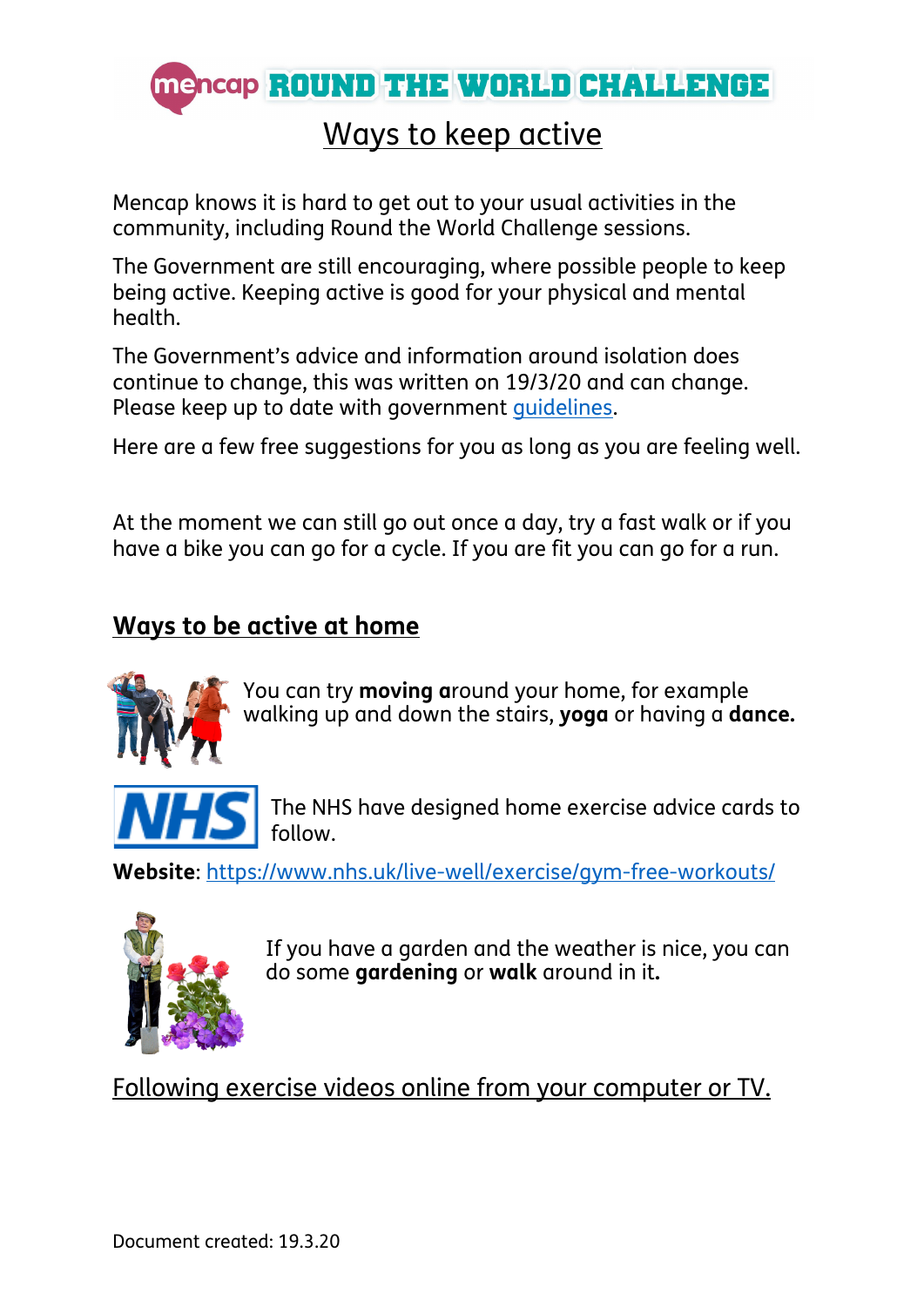



**YouTube** has lots of videos. You can type in '**exercise'** or '**workout**' and choose one.

**Website:** https://www.youtube.com/



**Special Olympics** have made some exercise videos, for people with a learning disability to follow.

**Website:** https://bit.ly/2vuRR0e



**One You** has made some different exercise videos.

**Website:** https://www.nhs.uk/oneyou/for-yourbody/move-more/home-workout-videos/



**This Girl Can** has home exercise videos, tips and advice.

**Website:** https://www.thisgirlcan.co.uk/activities/homeexercise/



**Parasport** have made some videos, for people with a disability to follow.

 **Website:** https://parasport.org.uk/home-workout-kris



The NHS has made some 10 minute exercise videos

**Website:** https://www.nhs.uk/live-well/exercise/10-minuteworkouts/

\*Remember you can keep doing the same video, if you find one you like.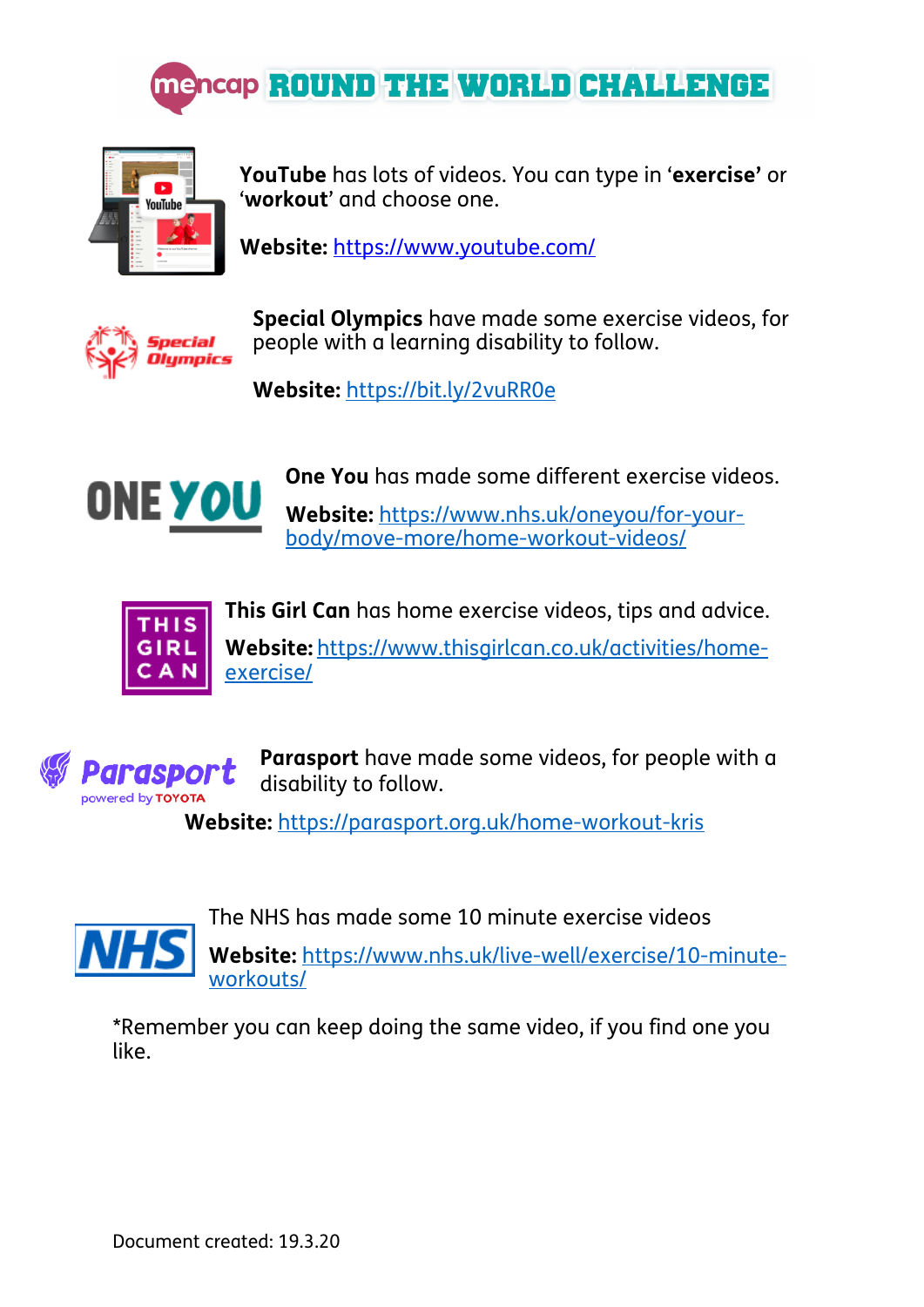



You will need a smart phone or tablet.

You will need to have access to an App store. This depends on your phone but examples are:

Apple or Google Play





**App Name:** Active 10



**Description:** Activity tracker for counting blocks of 10 minutes of walking activity.

 **Website:** https://www.nhs.uk/oneyou/active10/home

**App Name:** Couch to 5K



**Description**: This is a 9 week walking and running plan to help you run or walk 5 kilometres.

#### **Wider information on how to keep active**



**Description:** Here are 10 top tips to help you keep moving.

**Website:** https://www.nhs.uk/oneyou/for-yourbody/move-more/10-top-tips-to-move-more/